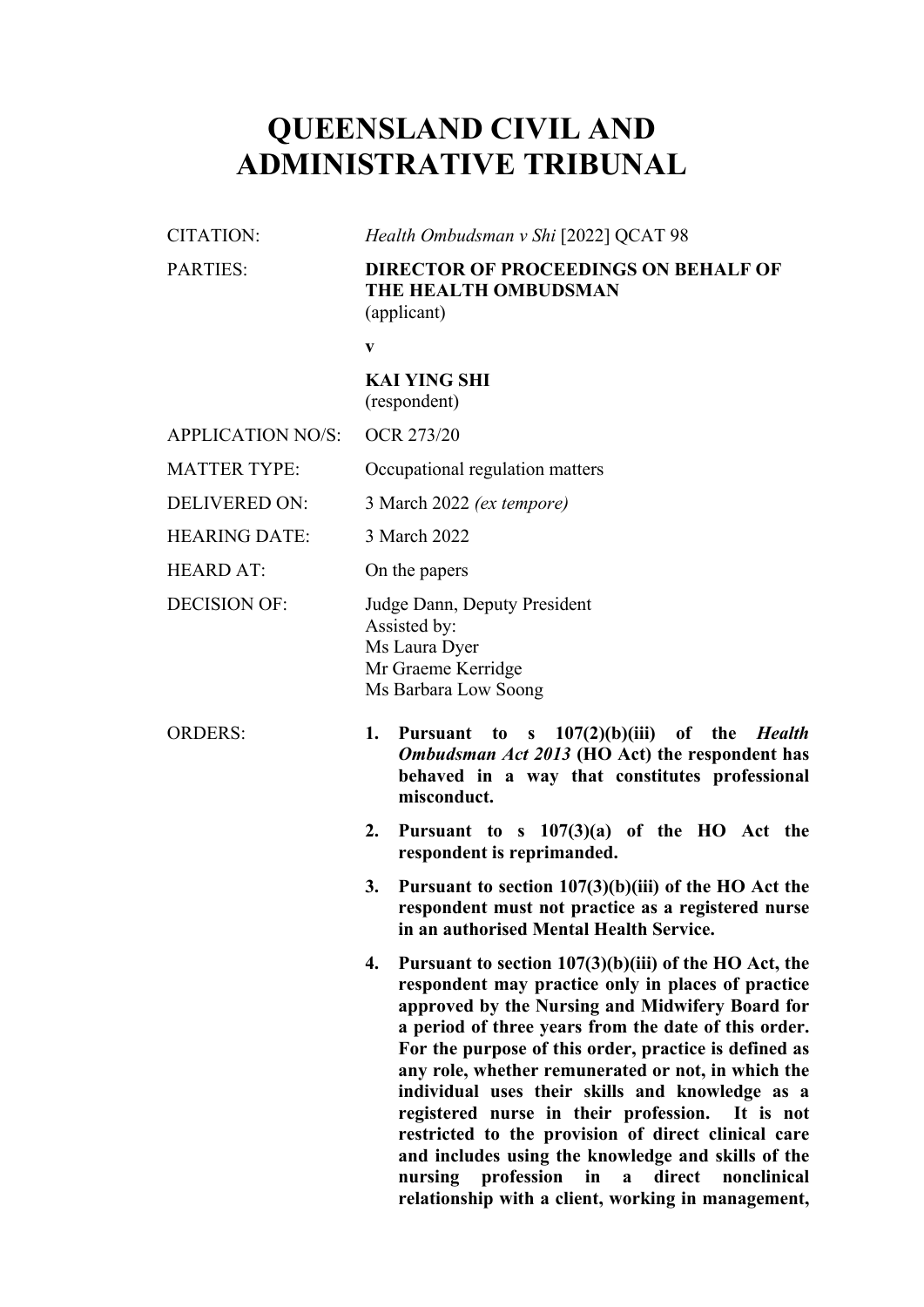**administration, education, research, advisory, regulatory or policy development roles and any other roles that impact on safe effective delivery of services in the nursing industry.**

#### **5. Each party bears its own costs of the proceedings.**

CATCHWORDS: PROFESSIONS AND TRADES – HEALTH CARE PROFESSIONALS – NURSES – DISCIPLINARY PROCEEDINGS – PROFESSIONAL MISCONDUCT – where the respondent was a registered nurse – where the respondent admits engaging in a close but not sexual relationship with Patient A – where Patient A suffered complex and severe mental illness – where the respondent was part of Patient A's treatment team for 10 months prior to commencing the relationship – where there is medical evidence of a causal link between the respondent's psychiatric condition he was suffering at the time and the inappropriate relationship – whether the respondents registration should be suspended – whether the respondent should have conditions imposed upon his registration

> Health Practitioner Regulation National Law (Queensland) s 5

*Health Ombudsman Act 2013* (Qld) s 107

*Craig v Medical Board of South Australia* (2001) 79 SASR 545

*Health Ombudsman* v *Bothwell* [2020] QCAT 393

*Health Ombudsman v Jolley* [2019] QCAT 173

*Health Ombudsman* v *Kimpton* [2018] QCAT 405

*Health Ombudsman v Wood* [2019[ QCAT 35

*Legal Services Commissioner v McLeod* [2020] QCAT 371

*Nursing and Midwifery Board of Australia v Tainton*  [2014] QCAT 161

### APPEARANCES & REPRESENTATION:

| Applicant:  | C.J. Lloyd, instructed by the Office of the Health<br>Ombudsman |  |  |  |
|-------------|-----------------------------------------------------------------|--|--|--|
| Respondent: | B.M. Solomon, instructed by Gilchrist Connell                   |  |  |  |

## **REASONS FOR DECISION**

[1] These disciplinary proceedings were referred to the Tribunal by the applicant Director on 31 August 2020. There is a statement of agreed facts dated 11 May 2021 and signed by the legal representatives of the applicant and the respondent.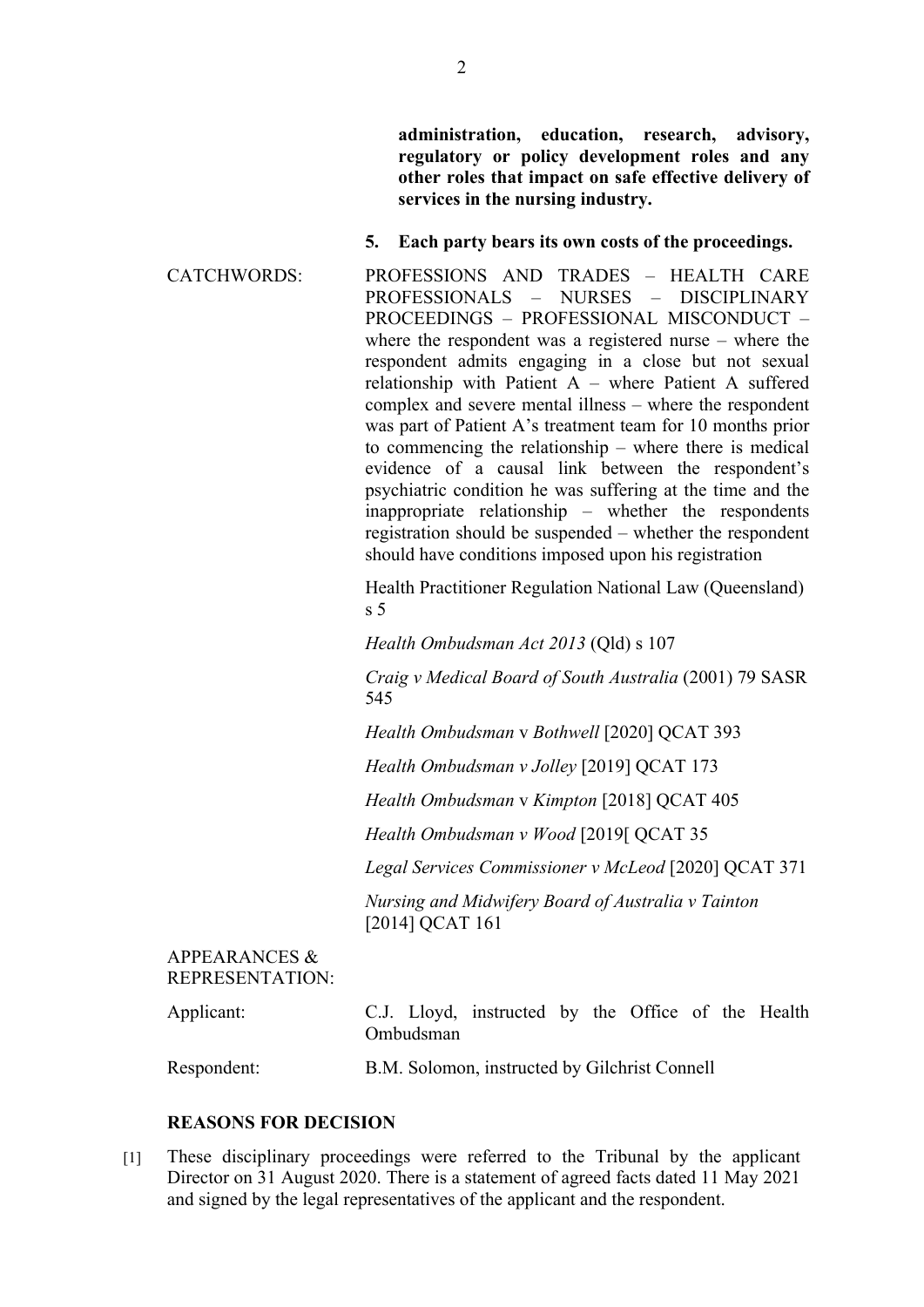- [2] The respondent was, at all times material to the allegations the subject of the referral, a registered nurse.
- [3] The respondent, by his response to the referral, admitted the matters the subject of the allegations contained in the referral. He raised certain matters as to his own mental health as a part of his response.
- [4] The respondent is presently 51 years old. He was first registered as an enrolled nurse in 1998. In 2007 he obtained registration as a registered nurse. He currently holds Division 1 general registration with the Nursing and Midwifery Board of Australia pursuant to the Health Practitioner Regulation National Law (Queensland) (**National Law**).

#### **The conduct the subject of the referral**

- [5] The conduct giving rise to the referral occurred in 2018 and 2019.
- [6] Between 12 February and 17 December 2018 the respondent was employed by Metro Health Addiction and Mental Health Services as a registered nurse on a temporary contract at one of its community care units. I will call it the CCU. The CCU is a treatment facility that provides 24 hour clinical care and supervised rehabilitation to adults with mental health issues who are in recovery and require additional support to transition successfully to independent community living.
- [7] From 19 December 2018 September 2019 the respondent was employed as a registered nurse at the Bayside Mental Health Service Yugaipa Inpatient Unit (Yugaipa). He resigned from that position in September 2019.
- [8] Both allegations the subject of the referral relate to a single patient, Patient A.
- [9] Patient A was a 31 year old patient at the CCU between 10 August 2017 and 3 April 2019. Patient A suffered from complex and severe mental illness, with several co morbid diagnoses. The parties agree Patient A was extremely vulnerable throughout the time spent in CCU and that she required comprehensive psychiatric management from the multidisciplinary team at CCU. The CCU offers its services in a residential setting that allows residents to stay in self-contained units on site while they receive treatment. At all material times Patient A was a resident of the CCU.
- [10] The respondent was a part of Patient A's treatment team for the duration of his employment at the CCU.
- [11] The conduct the subject of the first allegation involves the following:
	- (a) at some point prior to 4 December 2018 the respondent and Patient A exchanged phone numbers;
	- (b) on 4 December 2018 the respondent sent Patient A 10 SMS/text messages and left her a voice message;
	- (c) on 5 December 2018 the respondent sent Patient A 22 SMS/text messages and spoke to her on the telephone on two occasions, each for more than 1 hour;
	- (d) on 6 December 2018:
		- (i) after the respondent gave Patient A her medication, she hugged and kissed him;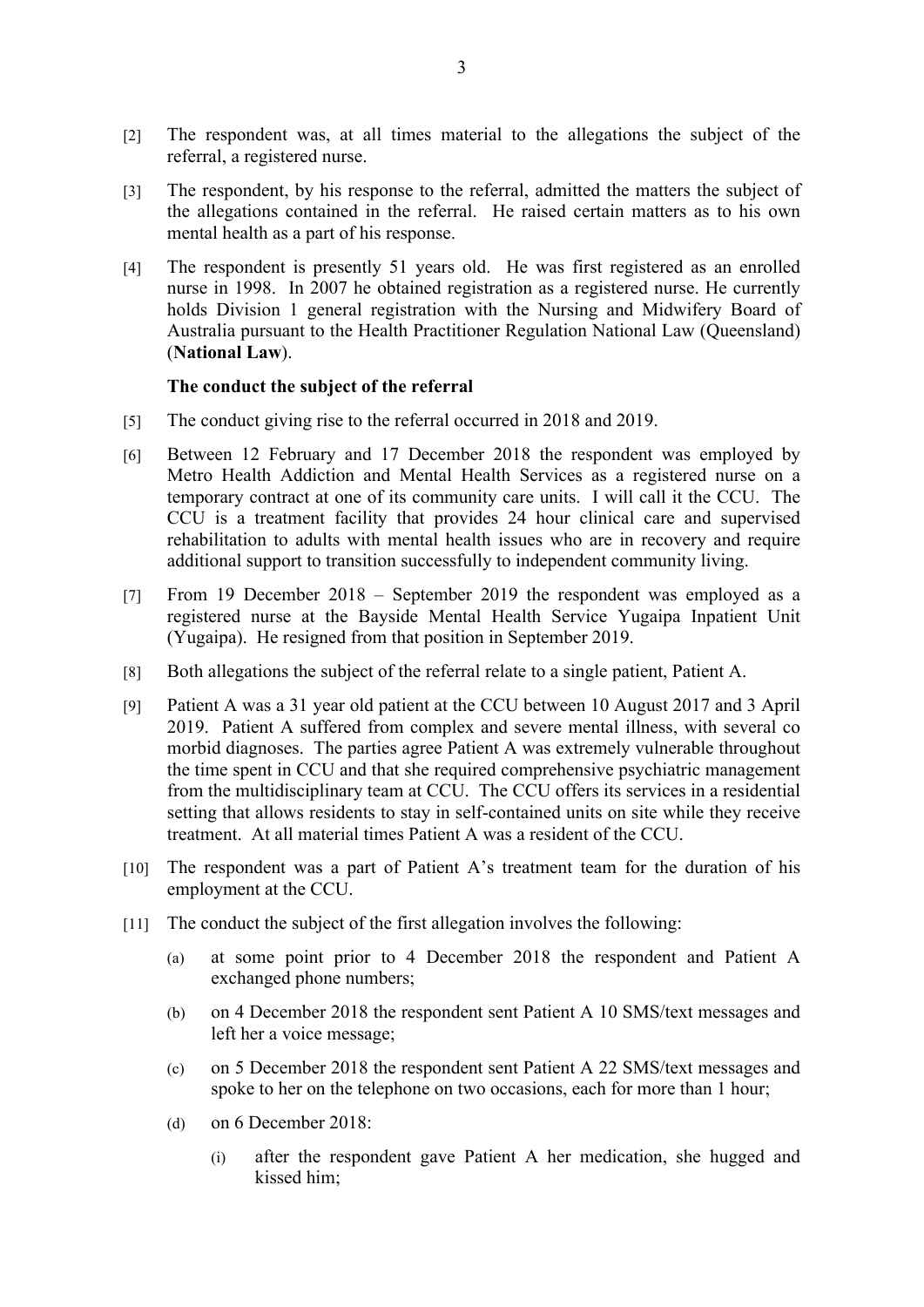- (ii) he received a text message from Patient A to the effect "I miss you already";
- (iii) the respondent spoke with her on the telephone for nearly 1 hour and 20 minutes;
- (e) on 7 December 2018 the respondent met Patient A for coffee at a shopping centre and thereafter they went for a drive in his car to the Gold Coast and went to the beach, where they hugged. They also spoke on the phone 5 times, on one occasion for 1 hour and 20 minutes;
- (f) on and from 8 December 2018 the respondent drove Patient A to doctors' appointments, went with her grocery shopping and picked her up after his work shifts;
- (g) between 4 December 2018 and 27 January 2019 the respondent contacted Patient A on more than 500 occasions, either by text message or voice call (that includes the text messages I've already referred to). Examples of the messages were that he said to her "Good morning honey" or "miss you honey xo" or "how is your foot honey" and she said to him things such as "love you honey xo" and "miss you honey"; and
- (h) between 31 December 2018 and 27 January 2019 the respondent engaged in a personal relationship with Patient A during which they engaged in hugging and kissing, he saw Patient A naked and Patient A introduced him to her mother who approved. The relationship ceased when the respondent received a show cause letter from his employer.
- [12] The parties agree that the respondent was aware that Patient A was highly vulnerable given his direct provision of care to her and because he formed part of the multi disciplinary rehabilitation team which was treating her.
- [13] Patient A made the disclosure of the relationship to her senior social worker on 24 January 2019, when they met and were discussing accommodation arrangements prior to her discharge from the CCU.
- [14] That day, she was observed to exhibit signs of distress about the relationship being exposed to hospital staff. The next day on review by her psychiatrist, Patient A was very tearful and extremely distressed about the prospects of losing the relationship, feeling responsible that the relationship had been exposed and feeling concerned that the respondent may experience adverse consequences.
- [15] Her psychiatrist's opinion consequent upon that review included that her already fragile mental state was significantly disturbed by the relationship, her anger with the staff who had discovered the relationship had caused a rupture in what had previously been a very good therapeutic relationship and Patient A no longer perceived the CCU staff to be acting in her best interests.
- [16] The second allegation involved the respondent accessing Patient A's clinical file and clinical notes without authorisation on 12 occasions in December 2018 and January 2019 (after he had completed his contract at the CCU). At these times he did not have patient care of Patient A. Having accessed records on the occasions other than on the first occasion in December 2018, to find out details of Patient A's housing and transitional arrangements, he relayed information on those matters to Patient A.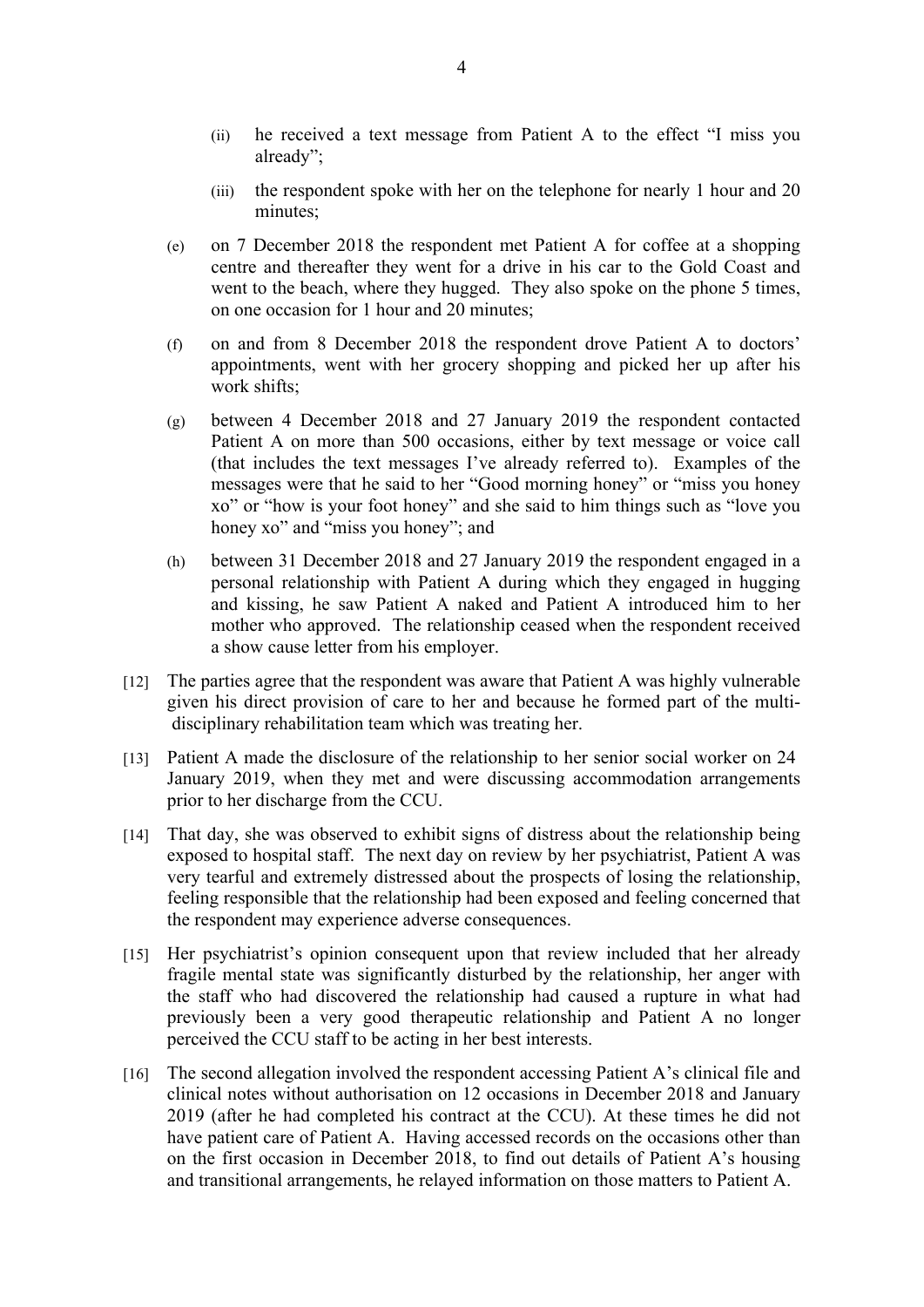#### **The respondent's admissions and submissions**

- [17] It is part of the agreed facts between the appellant and the respondent that:
	- (a) the respondent's written response to the show cause letter included admissions and submissions to the following effect:
		- (i) that his exchanging of personal telephone numbers with Patient A and then continuing to maintain contact with her and allowing a personal relationship to develop was inappropriate and inconsistent with the professional expectations for a registered nurse;
		- (ii) at the time he did not believe that giving Patient A his personal number was a breach of professional boundaries;
		- (iii) he mistakenly believed he was permitted to have contact with Patient A as a former patient, despite having been involved in her treatment;
		- (iv) he acknowledged that a boundary violation had occurred, it was inadvertent and thoughtless and a misuse of his power in the nursepatient relationship;
		- (v) he was deeply regretful and remorseful that his lapse of judgment had the potential to cause Patient A detriment and put his significant career as a nursing professional at risk;
		- (vi) he accepted that a breach of professional boundaries led to a violation of his professional responsibility and acknowledged that he must abstain from such behaviour;
	- (b) then, in a recorded interview with Metro South Health and Hospital Service on 4 April 2019 the respondent:
		- (i) made admissions that he and Patient A drove to the Gold Coast in his car and they went to the beach and hugged; that he had seen patient A naked and that he and Patient A were in a boyfriend and girlfriend relationship and he had met Patient A's mother, who approved of this, that Patient A called him "honey";
		- (ii) said he did not deliberately engage in a relationship with Patient A due to his lack of knowledge of boundary violation;
		- (iii) agreed that the records showing the instances he had accessed Patient A's records were a true reflection of the times he had done so and that he had accessed Patient A's records to find out more information about Patient A's discharge accommodation which Patient A had asked him to do. He admitted that accessing Patient A's records was the wrong thing to do and he provided no reasonable explanation for doing so without a legitimate purpose;
	- (c) in responses during the OHO investigation into the matter the respondent made the following further admissions and submissions:
		- (i) as he had misplaced his phone, on 23 December 2018 he used his login in to access Patient A's clinical records and get her phone number as he was concerned she may have been trying to get in contact with him;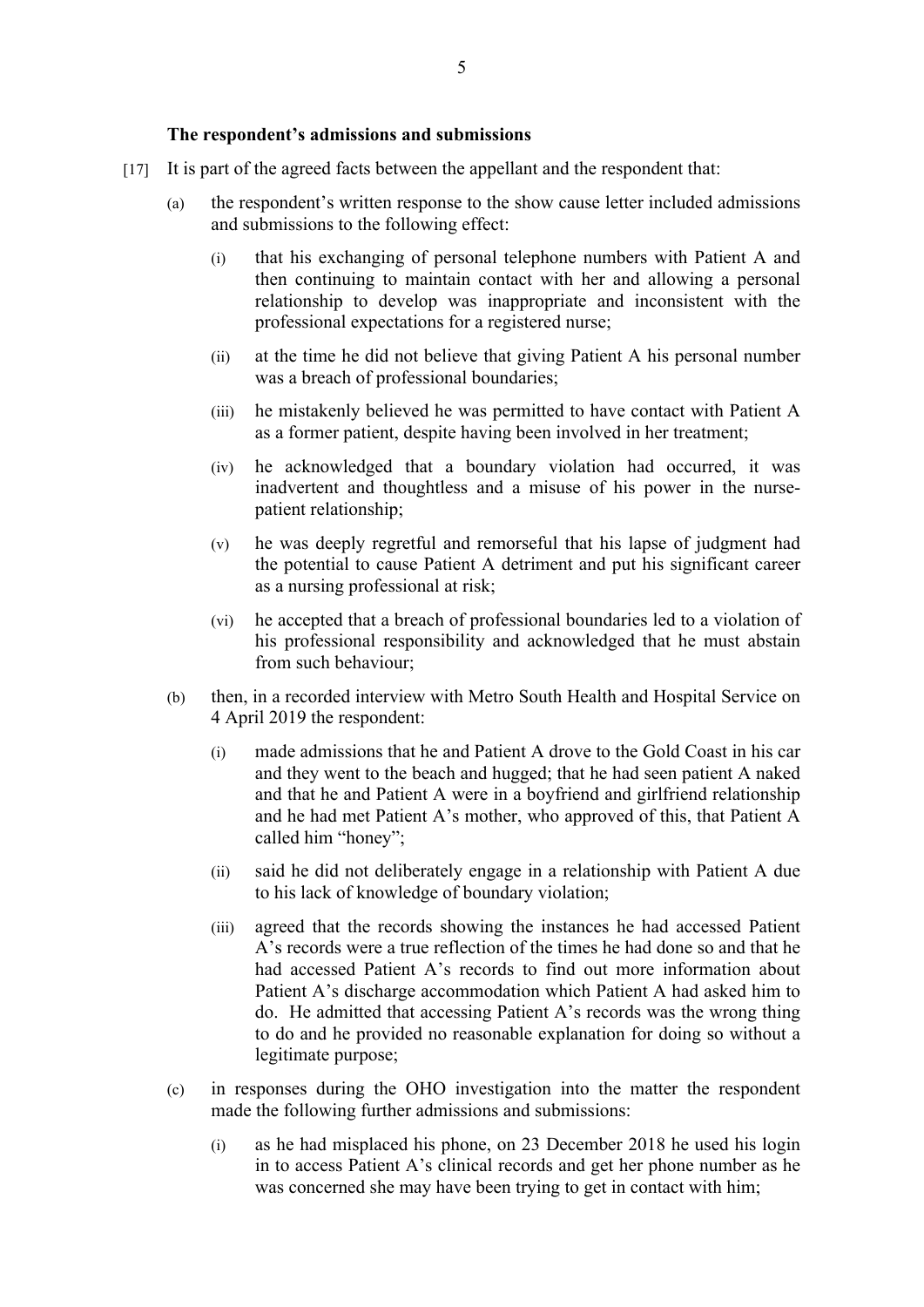- (ii) Patient A had asked him to find out more information about her planned discharged housing arrangements which was why he logged in on 22 January 2019 and read the records, the information from which he then passed onto Patient A;
- (iii) he had suffered personal turmoil since 2017 consequent upon a marriage breakdown, loss of custody of his three children and being homeless for several weeks;
- (iv) Patient A had suggested to him that he could offer her support similar to the social support she used to receive from a non-government organisation where staff would take her out to coffee, shopping and medical appointments;
- (v) that on 6 December 2018 Patient A gave him a hug and a kiss after he gave her medication and later he got a text message from her saying "I miss you already":
- (vi) after the end of his employment at the CCU, he and Patient A began meeting more often;
- (vii) in about January 2019 he and Patient A commenced a romantic relationship after Patient A had introduced him to her mother who approved of the relationship;
- (viii) the relationship ended when he got a show cause letter from his employer at which point he realised he had made a mistake and was in breach of professional ethics;
- (ix) he had not previously had training on professional boundary violations and he did not know that what he did was wrong;
- (x) he had subsequently completed a course on safe professional boundaries which gave him an understanding of industry ethical standards; and
- (xi) he is extremely remorseful and regrets his lapse of judgment caused detriment to Patient A.
- [18] The parties agree that:
	- (a) in respect of Allegation One, the respondent breached:
		- (i) principle 4, Professional Boundaries, in the Code of Conduct for Nurses and particularly that to maintain professional boundaries nurses must:
			- A. recognise the inherent power imbalance between nurses and people in their care and establish and maintain professional boundaries; and
			- B. actively manage the person's expectations and be clear about professional boundaries that must exist in professional relationships for objectivity in care and must prepare the person for when the episode of care ends;
		- (ii) principles 1 and 2 of the International Council of Nurses Code of ethics for midwives, which require nurses to maintain a standard of personal health so that their ability to provide care is not compromised and to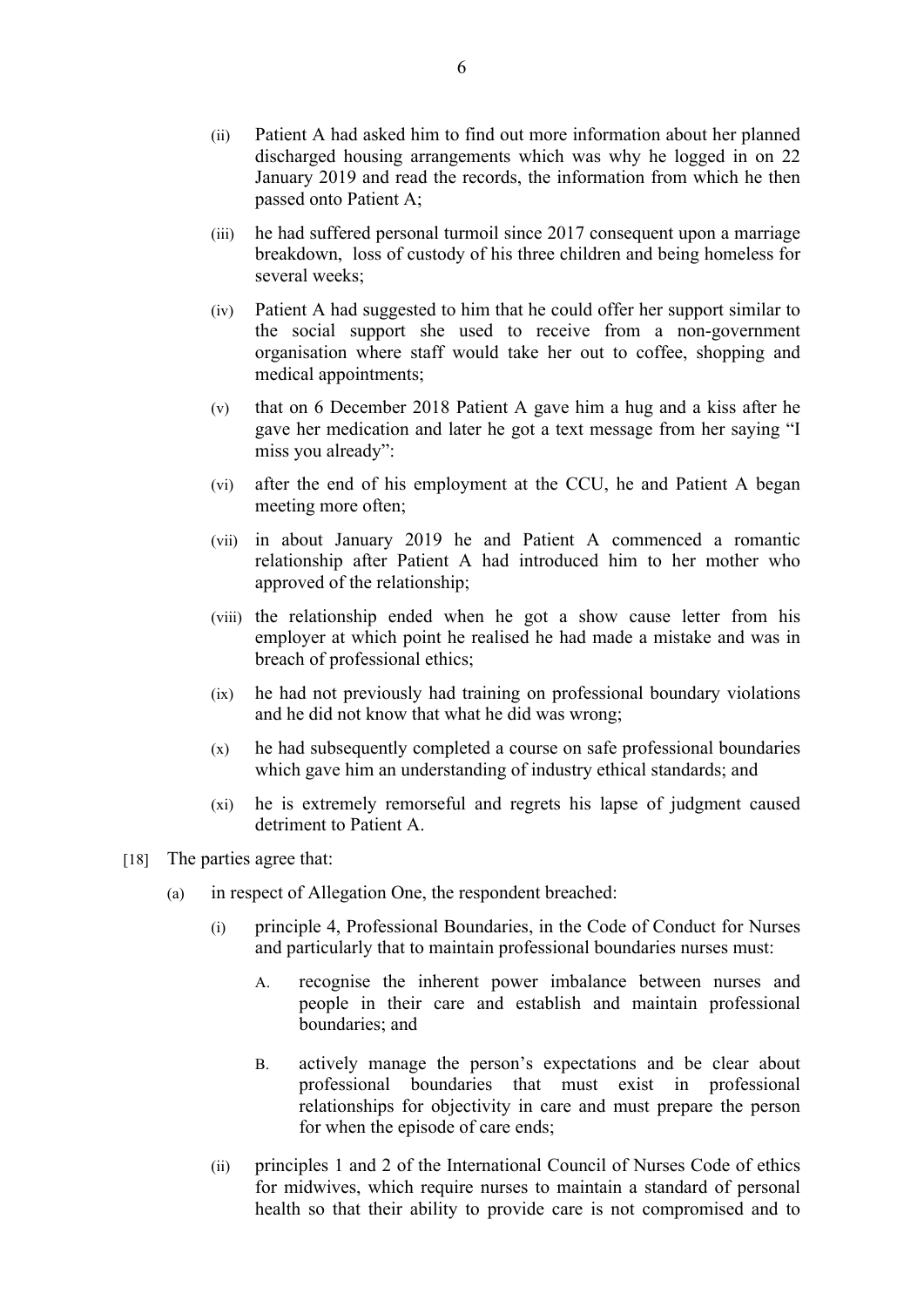maintain standards of personal conduct which reflect well on the profession and enhance its image and public confidence;

- (b) In respect of Allegation 2 that the respondent:
	- (i) was in breach of Principle 3 of the Code of Conduct already referred to which require nurses to access records only when professionally involved in the care of the person and authorised to do so; and
	- (ii) was also in breach of elements 1 and 2 of the Code of Ethics already referred to which require nurses to hold in confidence personal information and to use judgment in sharing this information and to maintain standards of professional conduct which reflect well on the procession and enhance its image and public confidence.

#### **The respondent's professional and disciplinary history**

- [19] The respondent was born and raised in China until he came to Australia in 1992 as a 21 year old to study.
- [20] The respondent obtained the qualifications of enrolled nurse in 1998 after obtaining a Certificate IV in Nursing from the Royal Ryde Rehabilitation Centre. He obtained his Bachelor of Nursing from the Australian Catholic University in 2006.
- [21] In 2017 the respondent obtained a Bachelor of Medicine and a Bachelor of Surgery from the Oceania University of Medicine in Western Samoa. He has not ever been registered to practice medicine in Australia.
- [22] The respondent was 48 years old at the time of the events the subject of the referral.
- [23] Prior to the conduct the subject of the present referral, the respondent had not previously been the subject of disciplinary proceedings.
- [24] The respondent attended Dr Nigel Prior, Consultant Psychiatrist, for preparation of a medico legal report. That report, dated 3 June 2021, was contained in the hearing brief and both parties have referred to aspects of it in their submissions.
- [25] Relevantly, Dr Prior recorded:
	- (a) the respondent acknowledged that Patient A was vulnerable in the month of December 2018 and that she was depressed and experiencing suicidal ideation<sup>1</sup>;
	- (b) the respondent stated:
		- (i) the respondent had experienced severe abuse in his childhood from his father/ mother and alleged sexual abuse from one of his stepmothers. He had been bullied at school and been previously diagnosed with depression in 1996;<sup>2</sup>
		- (ii) the respondent had wanted to help Patient A and become more involved in her care because of his own circumstances of early childhood trauma

<sup>&</sup>lt;sup>1</sup> Dr Prior's report at  $[4.2]$ .

Dr Prior's report at [15.12].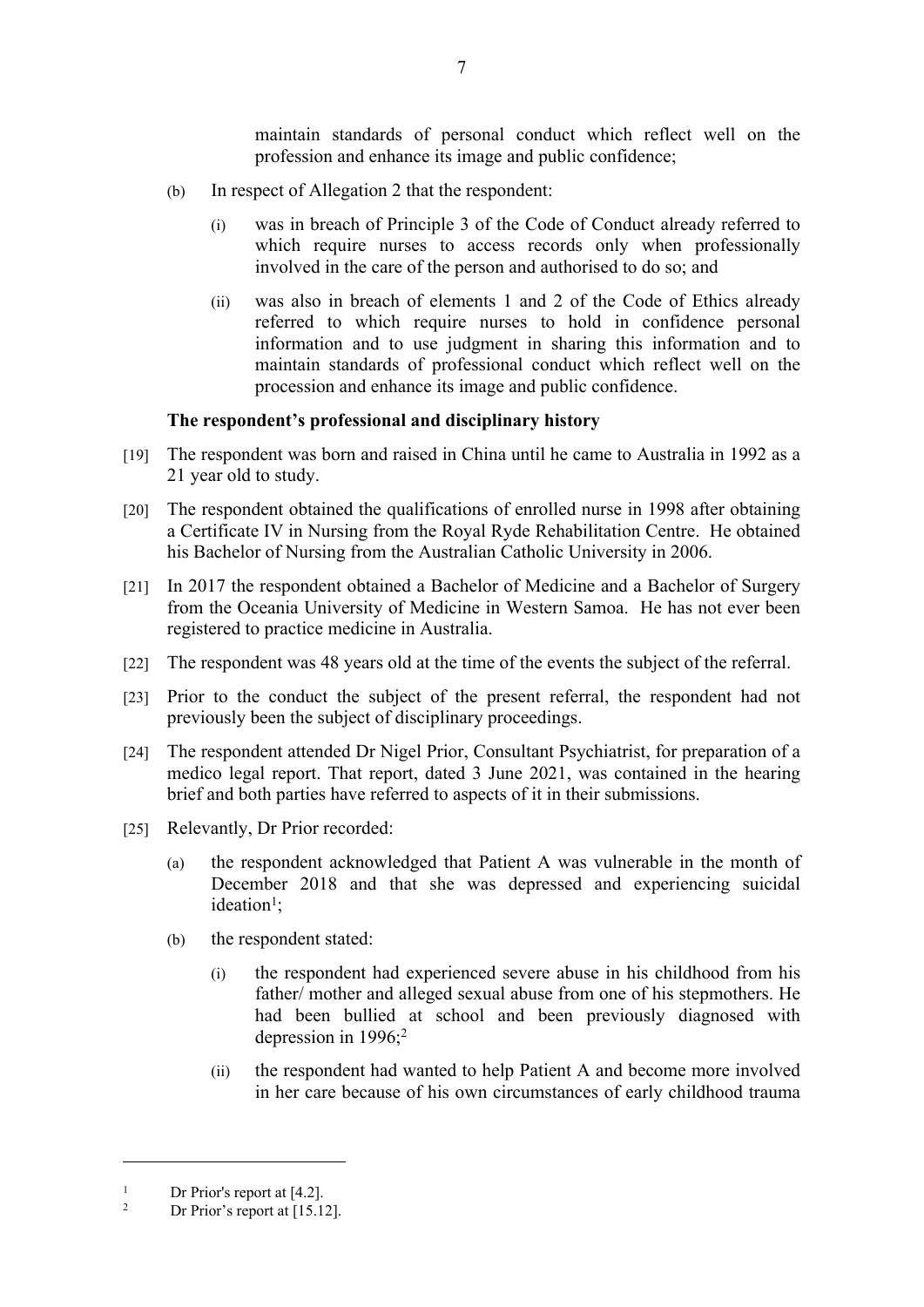and deprivation and his own homelessness after his marriage break down.<sup>3</sup> In retrospect he believed that he had made a mistake;<sup>4</sup>

- (iii) he was not aware of the rules and regulations surrounding the appropriateness of having a relationship with a present or past patient, had not been trained as a psychiatric nurse and therefore, did not understand the boundaries:<sup>5</sup>
- (iv) he believed that if he was no longer working in the unit then he could continue his relationship with Patient A;<sup>6</sup>
- (v) he thought Patient A was looking for an intimate relationship and that he had been taken advantage of emotionally by the patient. He had found it hard to say 'no' and to set boundaries;<sup>7</sup>
- (vi) the respondent advised Dr Prior that after he completed a professional boundaries course in September 2019 he had become more aware of the rules, policies and procedures surrounding appropriate treatment of patients, patients' rights and the care and protection that they required;<sup>8</sup>
- (vii) he felt remorse for his conduct and was regretful of his lapse of judgment causing detriment to Patient  $A$ ;<sup>9</sup>
- (viii) in the aftermath, he sought and received treatment by a psychiatrist and psychologist for his condition;<sup>10</sup>
- (ix) He had no plans to nurse in psychiatry and was looking to work in the aged care area.<sup>11</sup>
- [26] Dr Prior drew certain conclusions from the information before him. Those conclusions included that:
	- (a) at the relevant time the respondent was experiencing the aftermath of a marital breakdown and had been suffering a likely Major Depressive Disorder from  $2016$  onwards<sup>12</sup>;
	- (b) the presence of the Major Depression likely impaired the respondent's judgment and the social isolation and marital breakdown also made him more vulnerable and open to the affectionate attentions of Patient  $A$ ;<sup>13</sup>
	- (c) the respondent was aware that Patient A and her mother would not reveal the relationship to the other clinical team members and he had accessed the patient's records to investigate what information relating to his conduct had been reported to hospital staff. Because of this, Dr Prior reported that the respondent had demonstrated *'some awareness that what he was doing at the*

 $\frac{3}{4}$  Dr Prior's report at [4.2].

<sup>&</sup>lt;sup>4</sup> Dr Prior's report at  $[4.7]$ .

 $\frac{5}{6}$  Dr Prior's report at [4.7].

 $\frac{6}{7}$  Dr Prior's report at [4.7j.

 $\frac{7}{8}$  Dr Prior's report at [4,8].

 $8$  Dr Prior's report at [15.10].

<sup>&</sup>lt;sup>9</sup> Dr Prior's report at  $[15.10]$ .

<sup>&</sup>lt;sup>10</sup> Dr Prior's report at  $[4.12]$ .

<sup>&</sup>lt;sup>11</sup> Dr Prior's report at  $[4.10]$ .<br><sup>12</sup> Dr Prior's report at  $[16.11]$ 

<sup>&</sup>lt;sup>12</sup> Dr Prior's report at  $[16.1.1]$ .<br>
<sup>13</sup> Dr Prior's report at  $[16.12]$ 

Dr Prior's report at [16.12].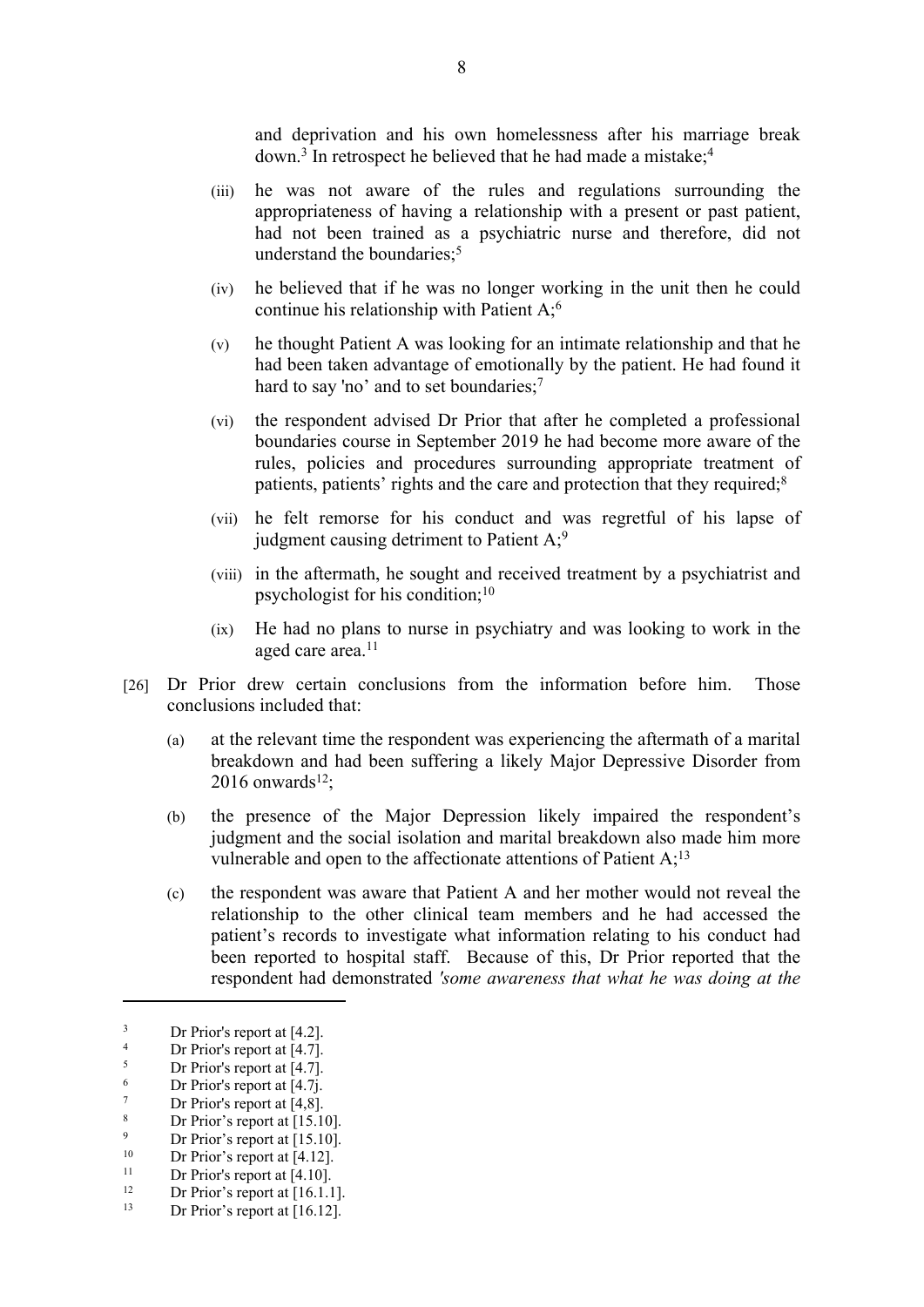*time was wrong, some degree of evasion and attempts to avoid detection and to investigate negative implications for himself*;*' 14*

- (d) the respondent continued to show limited genuine insight into his behaviour, the origins of his behaviour and the negative impact of his behaviour upon Patient A's mental state, the treatment she was receiving and the potential adverse impact that this has had on the therapeutic relationship with her treating team; $15$
- (e) the respondent demonstrated an intellectual understanding of ongoing professional boundaries working in the health industry. He is now more aware of the inappropriateness of crossing boundaries and engaging in personal and intimate relationships with patients and accessing patient's records for personal reasons. He will be more likely in future to adhere to the rules, regulations and policies in order to avoid further consequences to himself:
- (f) despite the respondent's limited insight he represented a low-risk of reengaging in the behaviour that led to the offence. This was because of the respondent's greater understanding of the inappropriateness of these behaviours and Dr Prior concluded, therefore reduced the likelihood of them re-occurring;
- (g) the respondent remained a vulnerable person and that if his mental state deteriorated there was *'a possibility that he may step outside of his professional role in order to seek comfort, solace and nurturing from patients, particularly female patients*' 16;
- (h) based on his then current psychological capacity the respondent was fit to work as a registered nurse, but unfit to work in the mental health area having regard to his significant vulnerabilities in terms of his personality development, psychiatric vulnerabilities and intellectual rather than genuine insight into the complex issue of boundary violations. Dr Prior considered that the mental health environment would place the respondent at increased risk of crossing professional boundaries with patients, although he considered this was a low risk;<sup>17</sup>
- (i) it would be more appropriate that the respondent works in an area such as aged care, where he was presently working, where the risk of boundary violations were less likely to occur. He further posited that should he work in these areas that it would be in a pre-approved position by AHPRA and that he should be subject to supervised practice with regular supervisory reports to be submitted.<sup>18</sup>

#### **The parties' submissions**

[27] The applicant has filed written submissions dated 15 September 2021. In them, in summary, the applicant submits:

<sup>&</sup>lt;sup>14</sup> Dr Prior's report at  $[16.1.4]$ .

<sup>&</sup>lt;sup>15</sup> Dr Prior's report at  $[16.2.2]$ .

<sup>&</sup>lt;sup>16</sup> Dr Prior's report at  $[16.4.2]$ .<br><sup>17</sup> Dr Prior's report at  $[16.5.2]$ 

<sup>&</sup>lt;sup>17</sup> Dr Prior's report at  $[16.5.2]$ .<br><sup>18</sup> Dr Prior's report at  $[16.5.2]$ .

Dr Prior's report at  $[16.5.3]$ .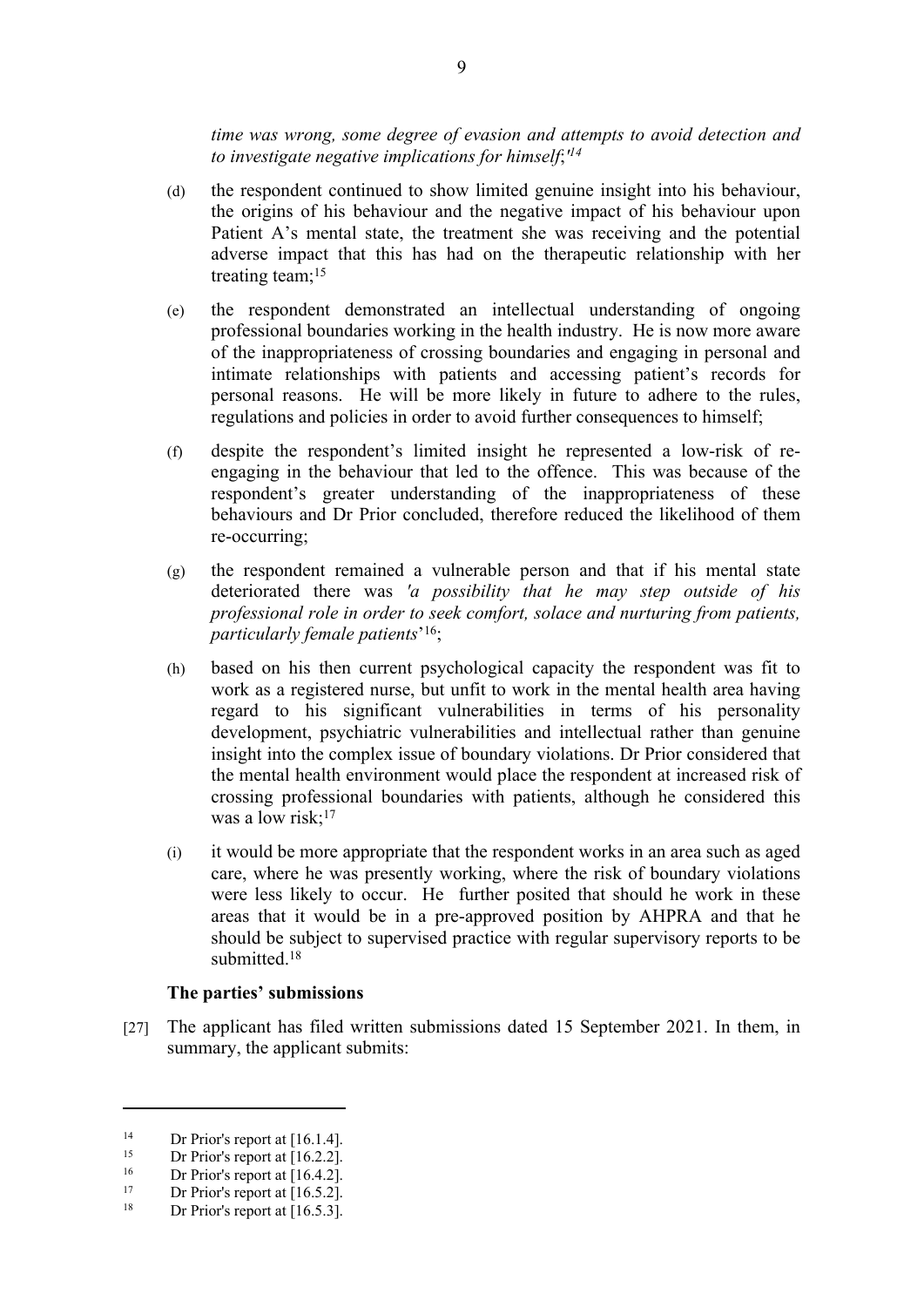- (a) the respondent's conduct constitutes professional misconduct within the meaning of that term in the National Law;
- (b) the purpose of disciplinary proceedings is to maintain professional standards and public confidence in the profession and to protect the public. The sanction in a particular case must be considered based on the peculiar facts and to craft something which best achieves those purposes;
- (c) the protection of the public has various aspects. One articulation of this is in the following statement from the Full Court of the Supreme Court of South Australia:

"*The public may be protected by preventing a person from practising a profession, by limiting the right of practise or by making it clear that certain conduct is not acceptable*" 19;

- (d) the Tribunal needs to consider the maintenance of professional standards, issues of general and personal deterrence, an assessment of any ongoing risk presented by the practitioner, insight demonstrated by the practitioner and evidence of rehabilitation<sup>20</sup>;
- (e) in this case the applicant submits:
	- (i) the conduct is inherently serious. It involved multiple breaches of the Code of Conduct. The respondent had been in Patient A's treating team for 10 months. He was aware that the patient was highly vulnerable and, despite this, he entered into a close relationship with her. There was a necessary power imbalance between them and it was essential that the relationship remained professional. The relationship only ended after Patient A disclosed its existence. Patient A was emotionally attached to the respondent and the inappropriate relationship had a negative impact on her well-being, as evidenced by the opinion of her treating psychiatrist, (which is part of the agreed facts);
	- (ii) the respondent did not work as a registered nurse for 17 months from September 2019 to March 2021;
	- (iii) based on Dr Prior's report, the respondent had a fundamental lack of awareness about the inappropriateness of his behaviour. This was based on what the respondent told Dr Prior about his lack of awareness of the requirement to maintain professional boundaries with patients, as he had not been trained as a psychiatric nurse. Pointing to his experience as an enrolled nurse for 20 years at the time the conduct occurred and as a registered nurse for over 10 years at the time the conduct occurred, the applicant submitted this explanation was difficult to accept, as all nurses, regardless of the treatment setting, are required to maintain personal boundaries;
	- (iv) this lack of awareness of what is inappropriate conduct is compounded by the limited genuine insight into his conduct and his attempt to minimise his own conduct; and

<sup>19</sup> *Craig v Medical Board of South Australia* (2001) 79 SASR 545 at [48].

Applicant's outline of submissions at  $[46] - [47]$ .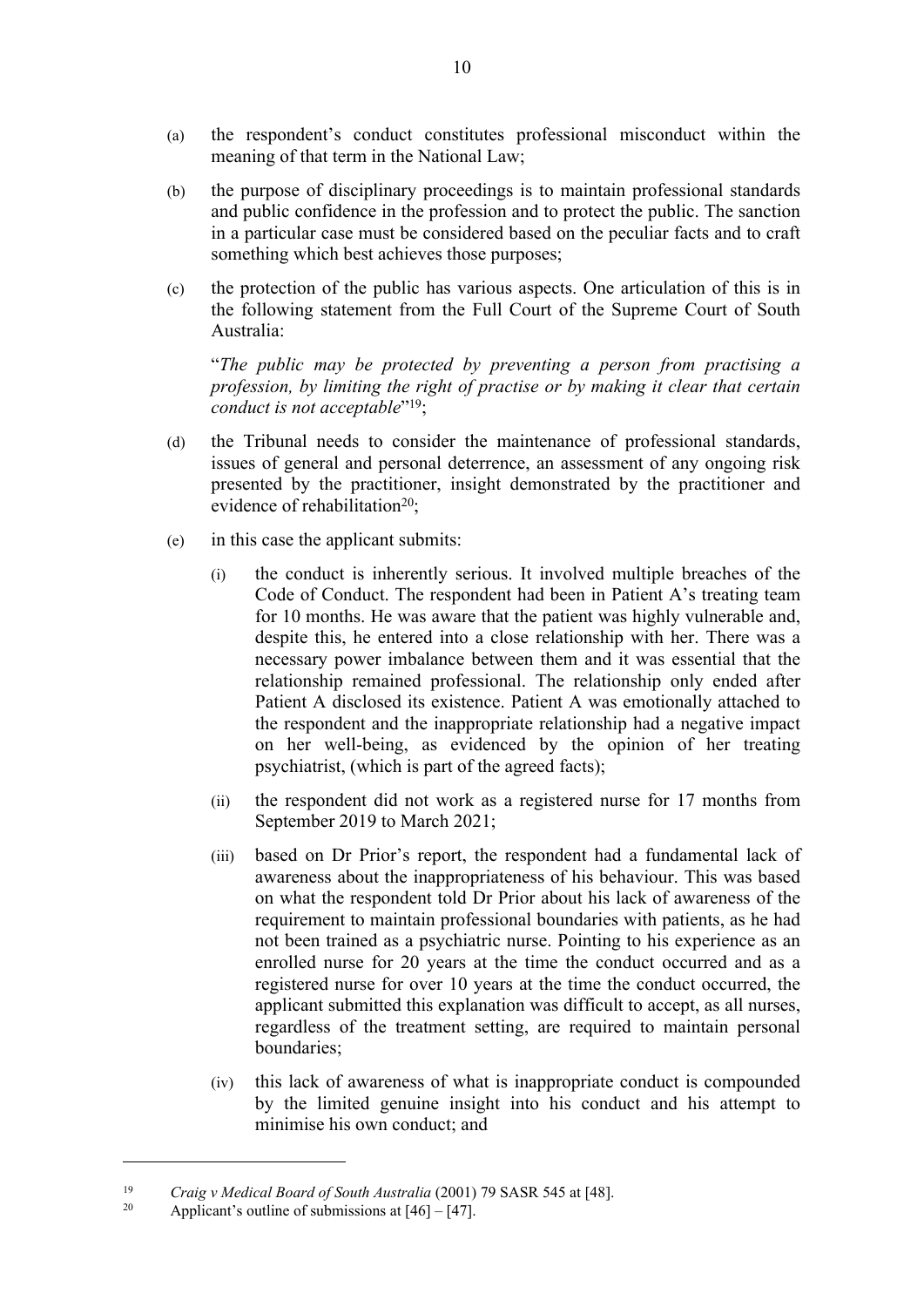- (v) as to the respondent's fitness for practice, relevant considerations for the Tribunal are that based on the information in Dr Prior's report, cancellation of the respondent's registration is not warranted. An appropriate protective order would be to suspend registration for a period of 12 months from the date of the order to recognise the seriousness of the conduct, followed on by additional conditions on registration to address the residual risk.
- [28] The applicant noted that there was authority for the proposition that general deterrence may be sensibly moderated where there is a mental disorder which has contributed to a lawyer's misconduct<sup>21</sup> and submitted that each of general and specific deterrence could be sensibly moderated in light of Dr Prior's opinion that the respondent was suffering from a Major Depressive Disorder at the time and it likely impaired his judgment in entering into the relationship.
- [29] The applicant contends that an order for suspension is necessary to maintain professional standards and to indicate that the vulnerable patient's health and wellbeing will be protected from like-minded practitioners. Further, the applicant submits for conditions prohibiting the respondent from working in an authorised mental health service and that any position requiring the Board's approval would properly mitigate the risks identified by Dr Prior. In written submissions the applicant contended for an order without temporal limitation, however orally the applicant accepted a period of  $6 - 12$  months would be appropriate.
- [30] The respondent has provided the Tribunal with written submissions dated 5 October 2021. The considerations the respondent urges upon the Tribunal are:
	- (a) the respondent had been in a period of psychological turmoil since 2017 up to the time of his relationship with Patient A;
	- (b) the respondent's relationship with Patient A ended when he received the show cause letter in late January 2019. He realised then he had made a terrible mistake and was in breach of his professional ethics. He immediately ended contact and had not had contact with Patient A since that time;
	- (c) subsequent to the matters the subject of the referral, of his own volition, he completed a course on safe professional boundaries which gave him an understanding on the health industry's ethical standards. As part of that course, he was required to complete a number of short answer questions and a reflective essay to demonstrate that he had achieved competency and receive the certificate. The respondent completed the course on 11 September 2019;
	- (d) the respondent is extremely remorseful and regrets his actions. He accepts that his lapse in judgment caused detriment to Patient A. He believed that his professional relationship with Patient A had ended when he ceased employment with the CCU in December 2018, and did not appreciate at that time it would be regarded as unethical to commence a relationship with someone who was a former patient. Specifically, the respondent points to the aspect of his interview with the OHO where he acknowledged that he made

<sup>11</sup>

<sup>21</sup> *Legal Services Commissioner v McLeod* [2020] QCAT 371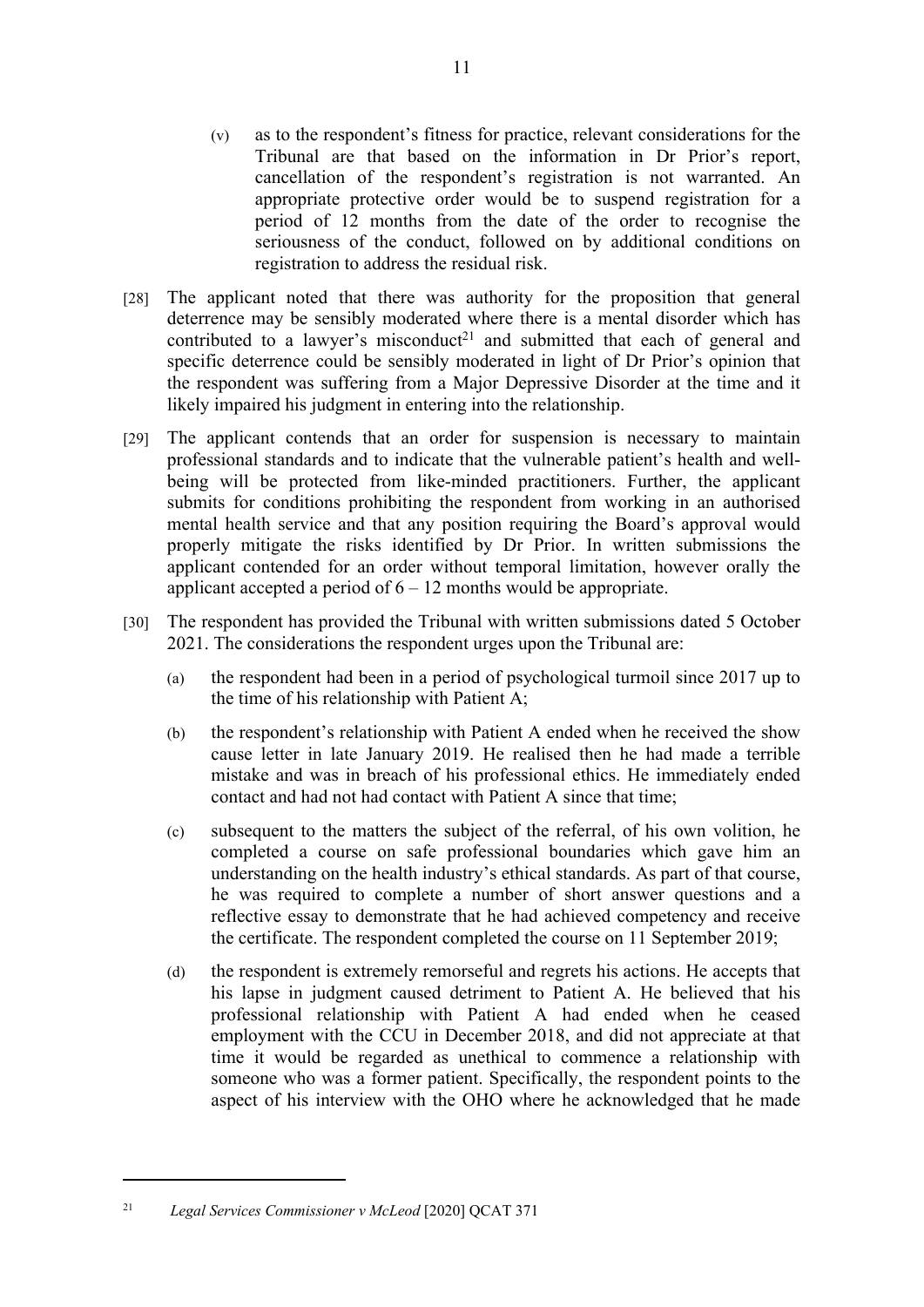serious mistakes and is *"not trying to wash his guilt off, but he did not intentionally try to get into a relationship with Patient A"*<sup>22</sup>;

- (e) since gaining insight into his wrongdoing, he voluntarily withdrew from employment in the health industry for a period of 17 months to reflect upon his actions and to receive treatment. This hiatus was self-imposed by the respondent to allow him time to gain perspective on his professional misconduct, to obtain some additional professional development training and to restore his mental health;
- (f) in terms of employment since that time:
	- (i) he worked from March June 2021 in a part time role for 10 hours a week to assist an elderly Chinese man with personal care and some household duties;
	- (ii) from mid May 2021, through an employment agency, the respondent was placed to work casually at various nursing homes. His main duties included medication administration, liaising with allied health, doctors and relatives for resident care, wound treatment and supervision of carers;
	- (iii) from in or about July 2021 to January 2022, the respondent worked as a registered nurse at Jeta Gardens in Bethania, Logan;
	- (iv) since that time, the respondent has worked for Blue Care in a retirement village at Carbrook as a registered nurse;
	- (v) the respondent also currently works to develop nursing policies for management, incident reporting and procedures and educate carers to administer medication in the community for Chinese Fraternity Association of Queensland on an ad-hoc casual basis;
- (g) in oral submissions representatives for Mr Shi informed the Tribunal he had recently remarried and he had weekly access to his children; and
- (h) Aspects of Dr Prior's report which highlighted matters in relation to his background as a child, his desire to help Patient A, the completion of the course following September 2019, his remorse and regret, his receipt of treatment, his lack of plans to nurse in psychiatry, the causal nexus between his marital breakdown and his depressive disorder and his impairment of judgment and that he was fit to work as a registered nurse.

#### **Discussion and Sanction**

- [31] Whilst the parties have agreed that the admitted conduct constitutes professional misconduct<sup>23</sup>, it is necessary for the Tribunal to determine, pursuant to s  $107$  of the Act:
	- (a) whether the respondent's conduct constitutes 'unsatisfactory professional performance", 'unprofessional conduct' or 'professional misconduct'; and
	- (b) the appropriate disciplinary sanction.

<sup>22</sup> Transcript of interview between respondent and Metro South Health, dated 4 April 2019.

Applicant's outline of submissions at [18]; respondent's outline of submissions at [14].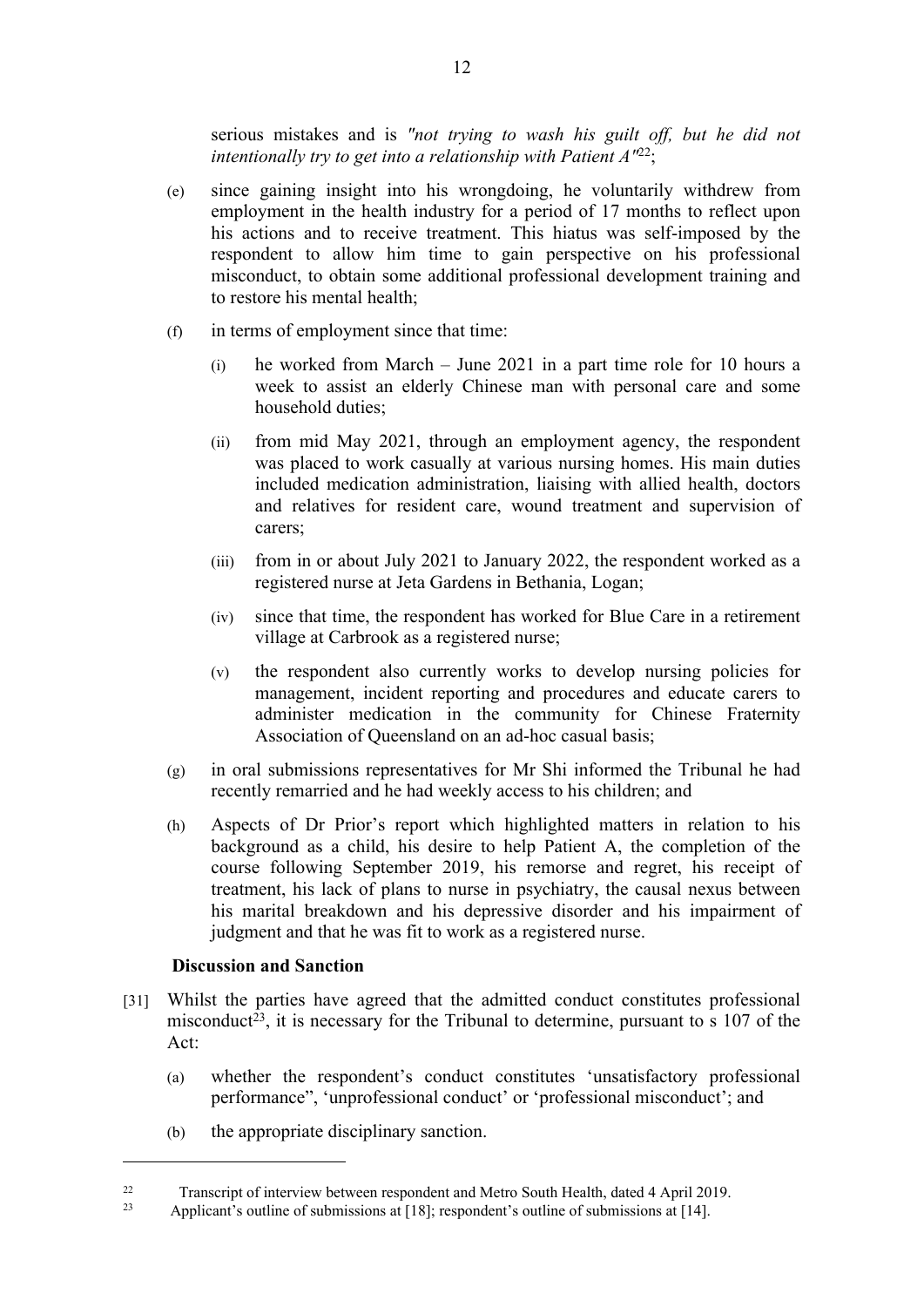- [32] The Tribunal is satisfied that the respondent's conduct contained in the agreed facts constitutes professional misconduct as defined by section 5 of the National Law.
- [33] When turning to sanction, it is important that these proceedings are protective in nature and not punitive. The Tribunal must regard the health and safety of the public as paramount $24$ .
- [34] Issues relevant to sanction include the seriousness of the conduct, whether the practitioner presents any ongoing risk to the public of similar misconduct and the degree of insight which the respondent has shown. Other factors, which may be aggravating or mitigating, may be relevant in a particular case.
- [35] As has been observed in many cases, whilst recourse to earlier decisions can assist in ensuring that there is consistency of outcome in similar cases, rarely, if ever, are cases truly comparable and the Tribunal is required to consider the individual and unique circumstances of every case.
- [36] The applicant referred the Tribunal to *Health Ombudsman v Wood*<sup>25</sup>, *Health Ombudsman v Jolley* <sup>26</sup> and *Nursing and Midwifery Board of Australia v Tainton*<sup>27</sup> , submitting there were aspects of similarity in each of *Wood* and *Jolley*.
- [37] In *Health Ombudsman v Wood*<sup>28</sup>, a former enrolled nurse with more than 30-yearsexperience, developed a personal relationship with a female patient, who had a history of depressive illness and alcoholism, who had been admitted to a Cairns Clinic. During her admission to the clinic the practitioner provided therapeutic care to the patient. The relationship's physical intimacy was confined to hugging and kissing. After discharge, the relationship progressed to the point the parties had decided to marry. The patient was later re-admitted and the fact of the relationship was ascertained on that readmission. In an investigation the respondent admitted the breach of professional boundaries, but stated the relationship was mutual. In that case, the Tribunal did not accept the parties' position that the respondent was not aware of his obligation to maintain professional boundaries, finding the respondent was aware of his obligation in that regard. The Tribunal determined that the practitioner had failed to show full insight into the seriousness of the boundary violation (because he did not accept there was a power imbalance between himself and the patient) and the potential for the patient suffering harm as a consequence. (The evidence was that there were in fact no adverse consequences to the patient as contended for by the regulator). The Tribunal found the conduct constituted professional misconduct and reprimanded Wood. In imposing sanction, the Tribunal had regard to the 12-months that had elapsed since Wood had surrendered his registration and that a period of disqualification for 12 months met the protective purpose of sanction. Whilst Mr Wood have been involved in the proceeding to the extent of filing a response and agreeing on a statement of agreed and disputed facts, he did not participate further in the proceeding and did not attend the hearing.
- [38] In *Health Ombudsman v Jolley*,<sup>29</sup> Ms Jolley gained registration in 2014. Whilst she was employed and worked as an enrolled nurse at the Princess Alexandra Hospital,

<sup>&</sup>lt;sup>24</sup> Section 4(2)(c) *Health Ombudsman Act 2013*.

<sup>&</sup>lt;sup>25</sup>  $[2019] \overline{QCAT 35}$ .<br>
<sup>26</sup>  $[2010] \overline{QCAT 173}$ 

 $^{26}$  [2019] QCAT 173.

<sup>&</sup>lt;sup>27</sup> [2014] QCAT 161.<br><sup>28</sup> [2010] QCAT 25

 $^{28}$  [2019] QCAT 35.<br>  $^{29}$  [2010] QCAT 173

<sup>[2019]</sup> QCAT 173.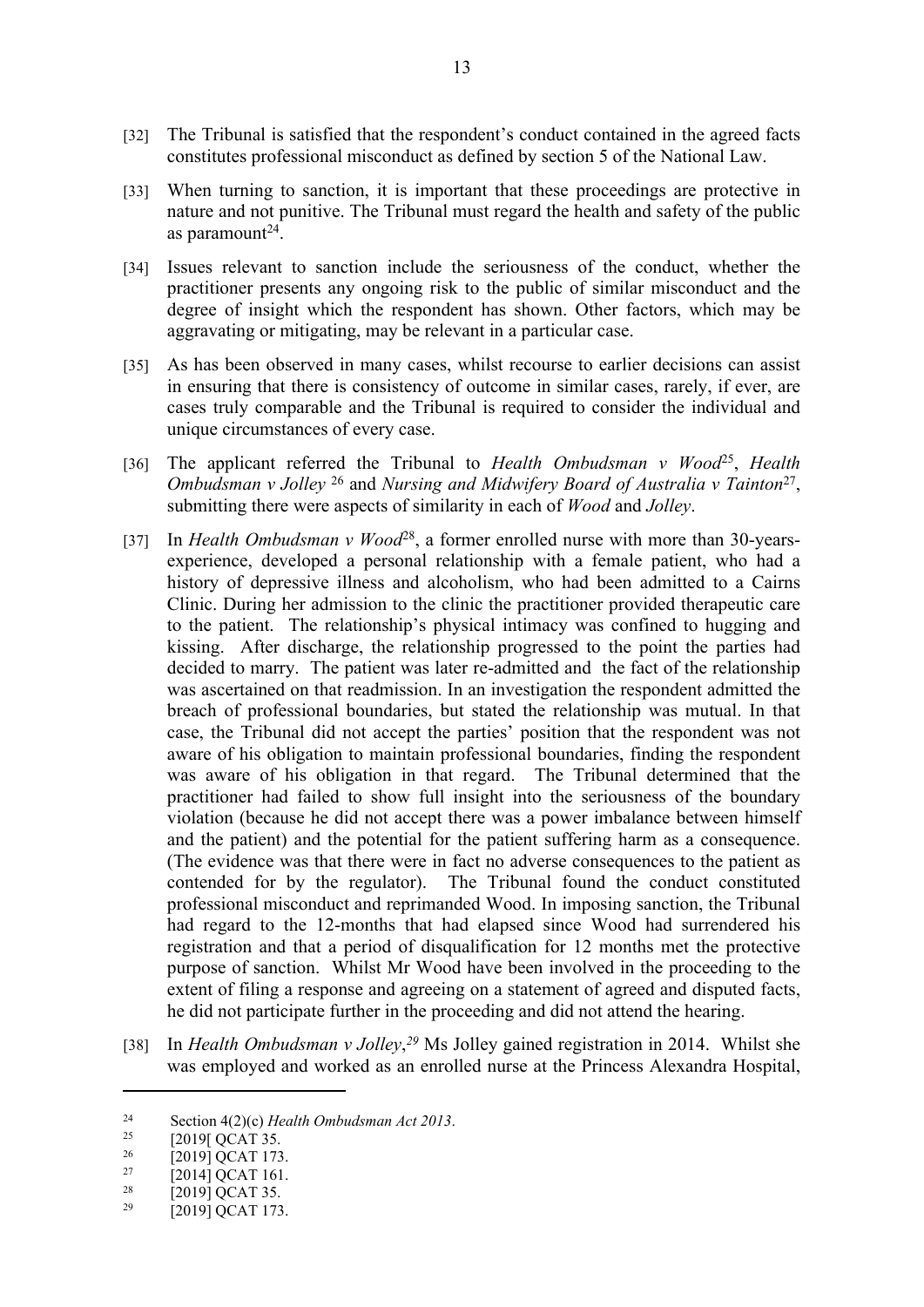Jolley had a direct treating relationship with a male patient who had a history of mental illness, including post-traumatic stress disorder. Shortly after the patient's discharge from the hospital Jolley accepted a 'Facebook friend request' from him. They subsequently met and had lunch. When he was re-admitted she sent him a message to say because he'd been readmitted contact must cease. Even so, whilst he was still in hospital she sent him a text asking him to have coffee with her whilst he was on short release from hospital. After his discharge, contact continued and after a few weeks they developed a physical relationship including hugging, kissing and sleeping in the same bed together naked. In addition, Jolley breached patient confidentiality by disclosing information about other patients to the male patient. The inappropriate relationship lasted until March 2016. The relationship deteriorated and the patient sent threating calls and messages to Jolley. Jolley reported her conduct to her supervisors and ultimately her employment was terminated. The respondent subsequently gained employment at a private hospital in January 2017 and her position was elevated to registered nurse after her graduation in April 2017. The Nursing and Midwifery Board imposed conditions on her registration requiring supervisory reports to be submitted every 3 months. These conditions were removed in December 2017 after the Board had two satisfactory supervision reports. In July 2018 the respondent was employed as a nurse on a full time basis at the Metro South Health Service and had maintained employment since that time. The Tribunal found that the respondent had a full understanding of and insight of and insight into her conduct, she had sought and maintained psychological support and treatment and developed coping mechanisms. Since the conduct she undertook a 2-day intensive professional boundaries course and completed a professional boundaries and ethics course. The Tribunal found that given her youth, the steps already taken and her insight, that a period of suspension was unnecessary. It observed it was disappointing that young graduates were placed in difficult roles without support or mentoring.

- [39] In *Nursing and Midwifery Board of Australia v Tainton<sup>30</sup>*, Tainton was a nurse employed by Queensland Health at the Woodford Correctional Centre. The patient was a prisoner serving life imprisonment. Tainton and the patient exchanged five (5) letters by post and made a number of telephone calls to each other. The relationship never became physical, and no benefits were exchanged or offered to the patient. Tainton demonstrated insight and remorse with respect to her conduct and she had surrendered her nursing registration more than 2 years prior to the Tribunal's decision. Tainton was disqualified from applying for registration for three (3) months. The applicant limits its reliance on this authority to showing an example that there can be a suspension in the case of a non-physical relation constituting a boundary violation.
- [40] In addition to the authorities from the applicant, the respondent referred the Tribunal to *Health Ombudsman* v *Bothwell*<sup>31</sup> and *Health Ombudsman* v *Kimpton*<sup>32</sup> .
- [41] In *Health Ombudsman* v *Bothwell*<sup>33</sup>, Bothwell was an enrolled nurse employed at the Prince Charles Hospital (**PCH**).The patient was admitted in the Thoracic Ward of the PCH for cystic fibrosis and suffered from depression. In the period 2012 to

 $^{30}$  [2014] QCAT 161.

 $\frac{31}{32}$  [2020] QCAT 393.

 $\frac{32}{33}$  [2018] QCAT 405.

<sup>[2020]</sup> QCAT 393.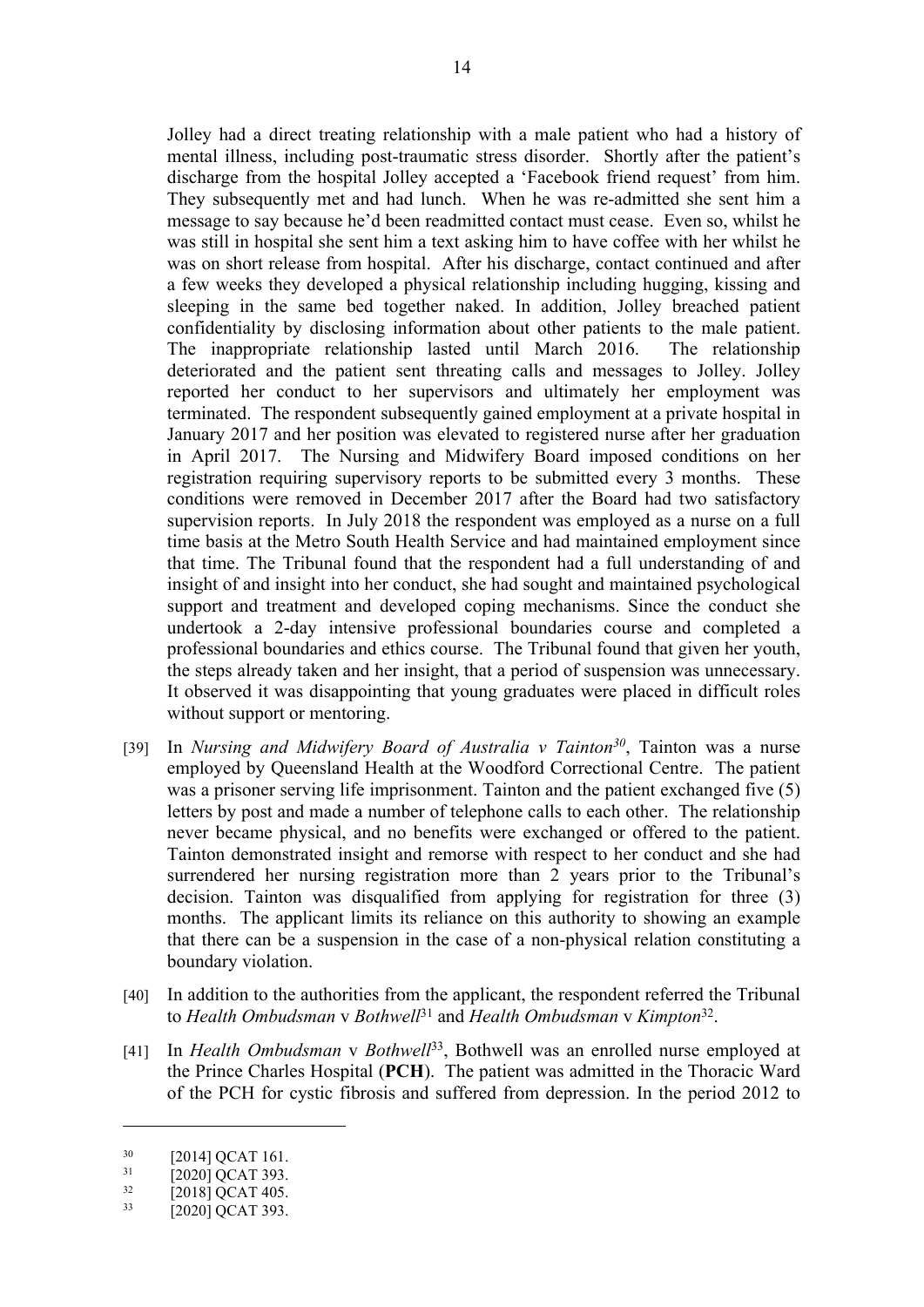2014, the patient received direct nursing care from the respondent. Sometime in 2012, the patient gave Bothwell his mobile phone number and they began texting each other. This developed into a friendship, which involved meeting outside the hospital, and ultimately developed into a consensual romantic and sexual relationship which continued from 2012 until the end of 2015. In late 2015 the relationship ended. In March 2016, Bothwell learned that the patient was in a relationship with a woman he met in the PCH ward. Over a period of weeks, Bothwell contacted this woman on Facebook and sent various messages including some of a threatening nature.

- [42] Bothwell later recognised the complete inappropriateness of her conduct and expressed remorse over her actions. In terms of sanction, Bothwell was required to complete a professional boundaries course within 12 months. She was not subjected to a suspension.
- [43] The Tribunal notes in respect of Bothwell that, whilst the relationship went for 3.5 years, the Tribunal found there were significant mitigating factors in that case:
	- (a) the parties were of similar ages, and the relationship was consensual and not initiated by the respondent;
	- (b) the respondent had made the notification of the relationship and expressed remorse (although some aspects of her initial notification were false); and
	- (c) the respondent had lost her job and had gone bankrupt because of the conditions imposed on her.
- [44] At [39] the Tribunal, constituted by Judicial Member Robertson, after reviewing the authorities cited to it including *Jolley* and *Wood* observed: "*A fair analysis of these various cases does not support the proposition that in every case where a health practitioner engages in sexual boundary violations with a patient, during or after the cessation of the therapeutic relationship, a cancellation or a suspension should always follow*". The Tribunal viewed a suspension as punitive rather than protective.
- [45] In *Health Ombudsman* v *Kimpton*<sup>34</sup>, Kimpton was an enrolled nurse of 23 years service. He was employed at The Park - Centre for Mental Health Research, Treatment and Education (**Park**), forming part of the West Moreton Hospital and Health Service from 1989. In 2011 the 27 year old patient was transferred from the Townsville Women's Correctional Centre (**TWCC**) to the Park under an Involuntary Treatment Order where she met Mr Kimpton who was then 54.
- [46] The patient was experiencing severe mental health problems including schizophrenia, post-traumatic stress disorder and a major depressive episode. Kimpton was, from time to time, assigned to observe the patient and he contributed to aspects of her patient care as delegated, though he was not involved in managing her treatment or in administering medications. After he gave the patient his mobile number, she called him almost daily over a 3 year period from the TWCC. They wrote letters to each other and he regularly sent her money in jail. Whilst it was agreed Kimpton commenced a personal relationship with the patient and at one stage, both parties referred to each other as partners, there was no sexual aspect to the relationship. The Tribunal found that it was not exploitative, but rather

15

<sup>&</sup>lt;sup>34</sup> [2018] QCAT 405.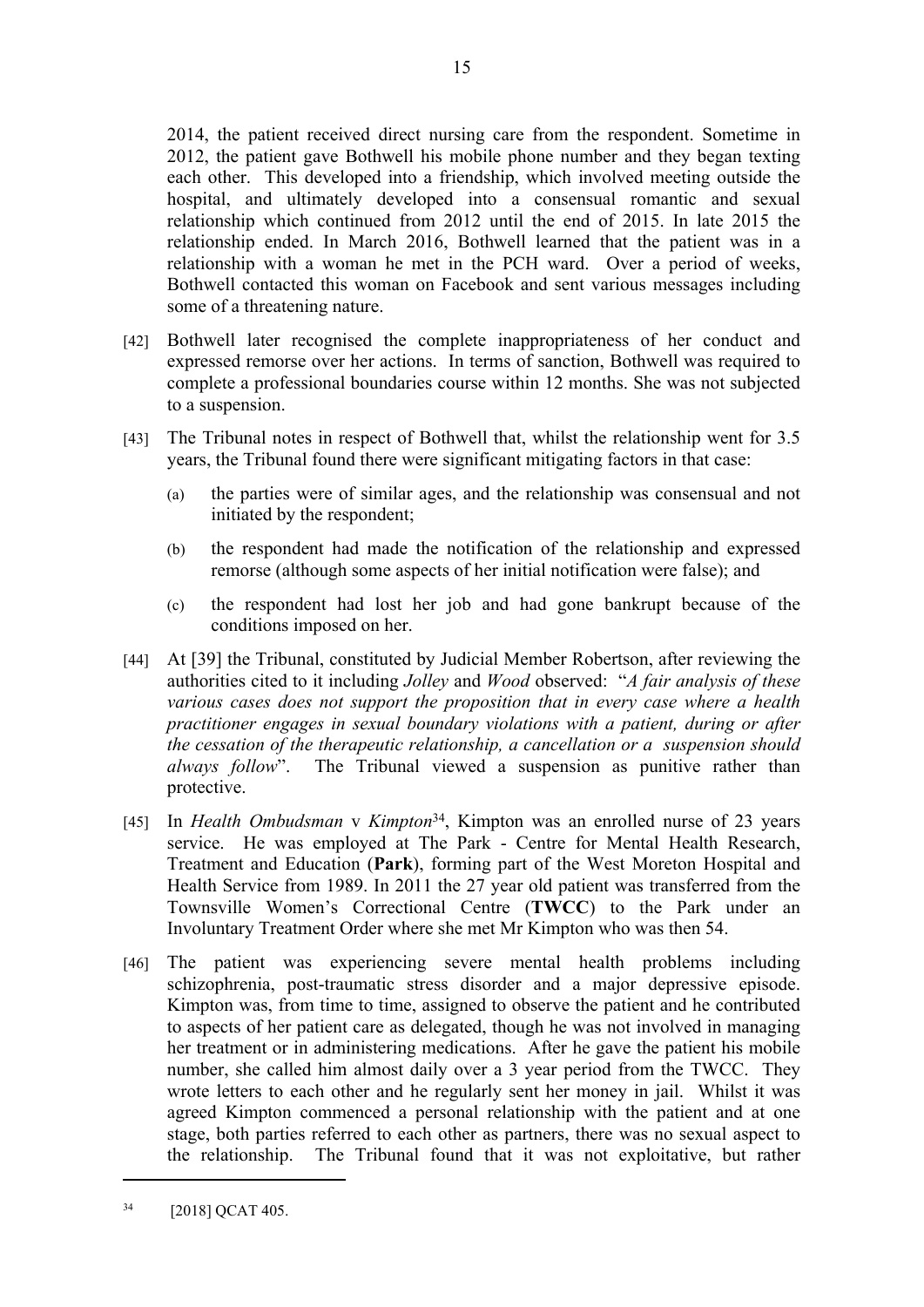completely supportive and there was no evidence of harm to the patient. The personal relationship commenced, the Tribunal found, after the treating relationship ceased. Kimpton was subsequently removed from the ward and management reminded him about being careful about boundaries with patients. The Tribunal determined that Kimpton's conduct in these proceedings, viewed against the background of an otherwise unblemished career, his insight into his conduct together with the nature of the relationship were all mitigating factors to which the Tribunal must appropriately have regard. It was found he had no training in relation to ethics and boundary issues before the offending, and he'd taken steps to do so after. The Tribunal considered the finding of professional misconduct together with a reprimand amounted to a public denunciation of Kimpton's conduct and he was not subject to a suspension.

- [47] Whilst the Tribunal accepts the authorities referred to by the parties demonstrate that a range of sanctions is possible, depending on the circumstances of a particular case, where nurses engage in relationships with patients, the Tribunal was concerned that the authorities, other than *Tainton*, all involved respondents who were enrolled nurses, where registered nurses have more significant education and training requirements.
- [48] More significantly though, the Tribunal notes that none of the cases referred to involved a respondent in the position of the respondent in this case, where there is medical evidence that a psychiatric condition which he had at the time of the inappropriate relationship had a direct causal link to his actions in respect of Patient A.
- [49] In this case the factors for the Tribunal considers are relevant when determining what sanction is appropriate are:
	- (a) the conduct was serious and occurred during the course of the therapeutic relationship as well as after it. Patient A was highly vulnerable and known to the respondent to be so. He was part of her treating team for a significant period;
	- (b) accessing the records of Patient A and conveying to her information ahead of that which was being conveyed to her by those who were treating her was not apt to assist Patient A to adjust to potential changes coming to her residential situation;
	- (c) the physical intimacy aspects of the relationship were limited, and the case proceeds on the basis that although the conduct involved hugging and kissing, the relationship was not otherwise a sexual one. It was also one where the feelings of the respondent and Patient A were mutual. The duration of the relationship was in the order of 2 months or less;
	- (d) there was a 17 year age gap between the respondent and Patient A;
	- (e) the respondent must have appreciated, to some degree, that the relationship was inappropriate in circumstances where he was taking steps to drop Patient A off several streets away from the CCU after their outings, to avoid detection;
	- (f) it was Patient A's disclosure which brought the end of the relationship about, not disclosure of it by the respondent;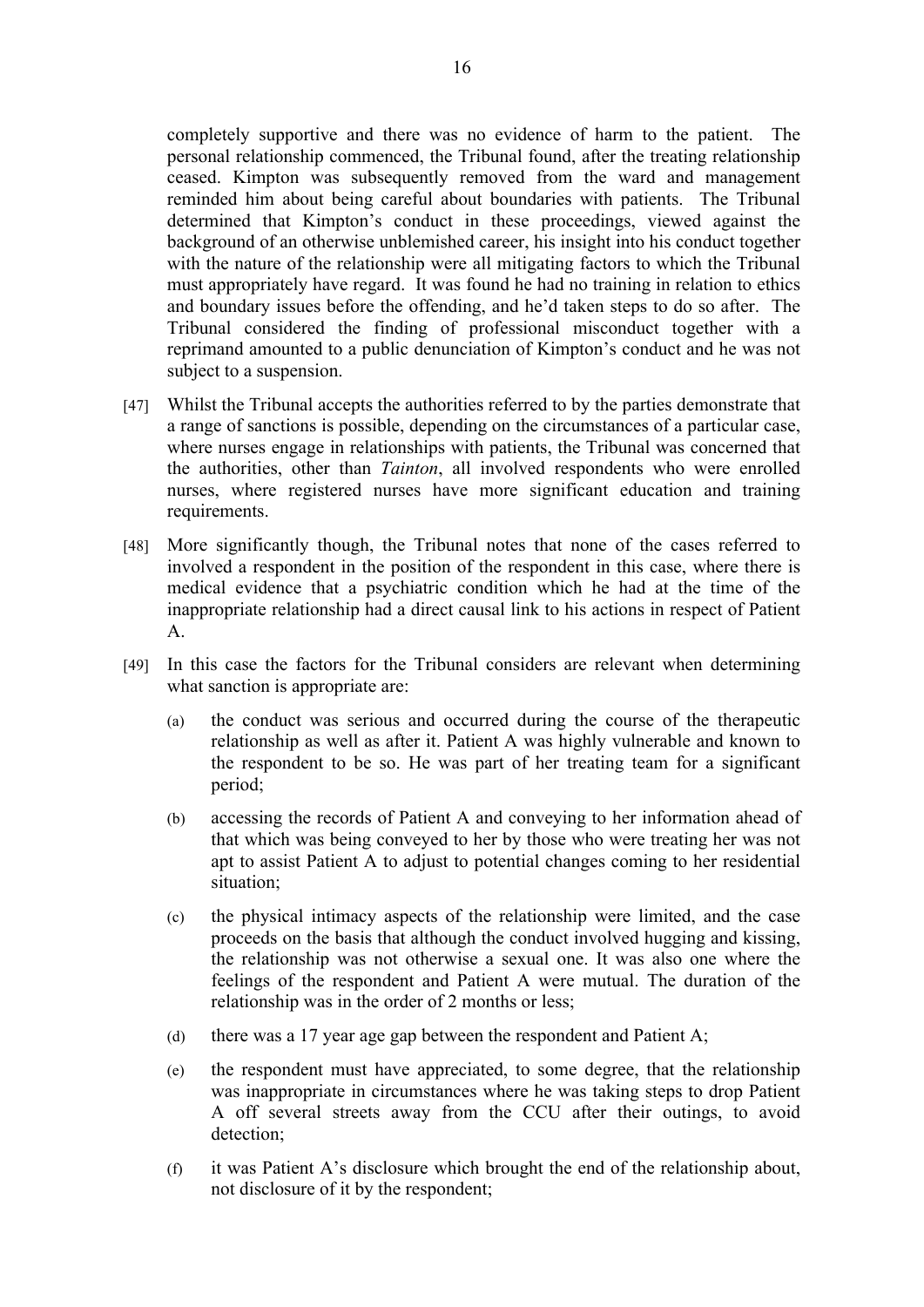- (g) there was evidence of specific harm to Patient A in the significant disturbance of her already fragile mental state and the loss of her existing therapeutic relationship with CCU staff at the time;
- (h) the respondent had no prior notification history;
- (i) the inappropriate personal relationship occurred against a factual backdrop that in the months preceding him commencing work at the CCU, his marriage had failed, he had lost access to his children as they had moved away from where he was living and he had been homeless for a period of about a month sometime in the period between July and September 2017. The respondent had sought assistance from staff at his employer (including his team leader) having reported he was struggling emotionally. He had been referred to the Employee Assistance Programme and private health practitioners, but his condition did not improve;
- (j) the psychiatrist's opinion that:
	- (i) he was suffering from a major depressive disorder at the time (having had mental health issues since the late 1990s). This major depressive disorder likely impaired the respondent's judgment and the social isolation and marital breakdown also made him more vulnerable and open to the affectionate attentions of Patient A;
	- (ii) he showed intellectual insight into his offending;
	- (iii) he was at low risk of re-engaging in the behaviour that is the subject of the referral;
	- (iv) he is a person who remains vulnerable by reason of a number of factors in his developmental history, and his mental health, his need for ongoing treatment and risks with social isolation;
	- (v) he is fit to work as a registered nurse;
	- (vi) he would not be fit to work in the health industry in the mental health area but it would be more appropriate that he works in an area such as aged care where the risk of boundary violations is less likely to occur;
	- (vii) if he was to work in these areas, it would be appropriate that it is in approved position with monitoring by the AHPRA and supervised practice with feedback to AHPRA;
- (k) from September 2019 the respondent did not work as a registered nurse for 17 months. Indeed he did not work at all. This was a self-imposed removal from the workforce at a time when his mental health was poor. The regulator did not impose any interim conditions on his ability to work. The Tribunal accepts that this says something about his insight that he was not working at the time when he was likely of most significant risk to the public;
- (l) the respondent has done a boundaries course of his own volition;
- (m) the respondent has recently remarried and he sees his children weekly;
- (n) the respondent has been working as a nurse since about March 2021 and is presently working as a registered nurse in the aged care sector. The applicant accepts he was worked without violations since he resumed work;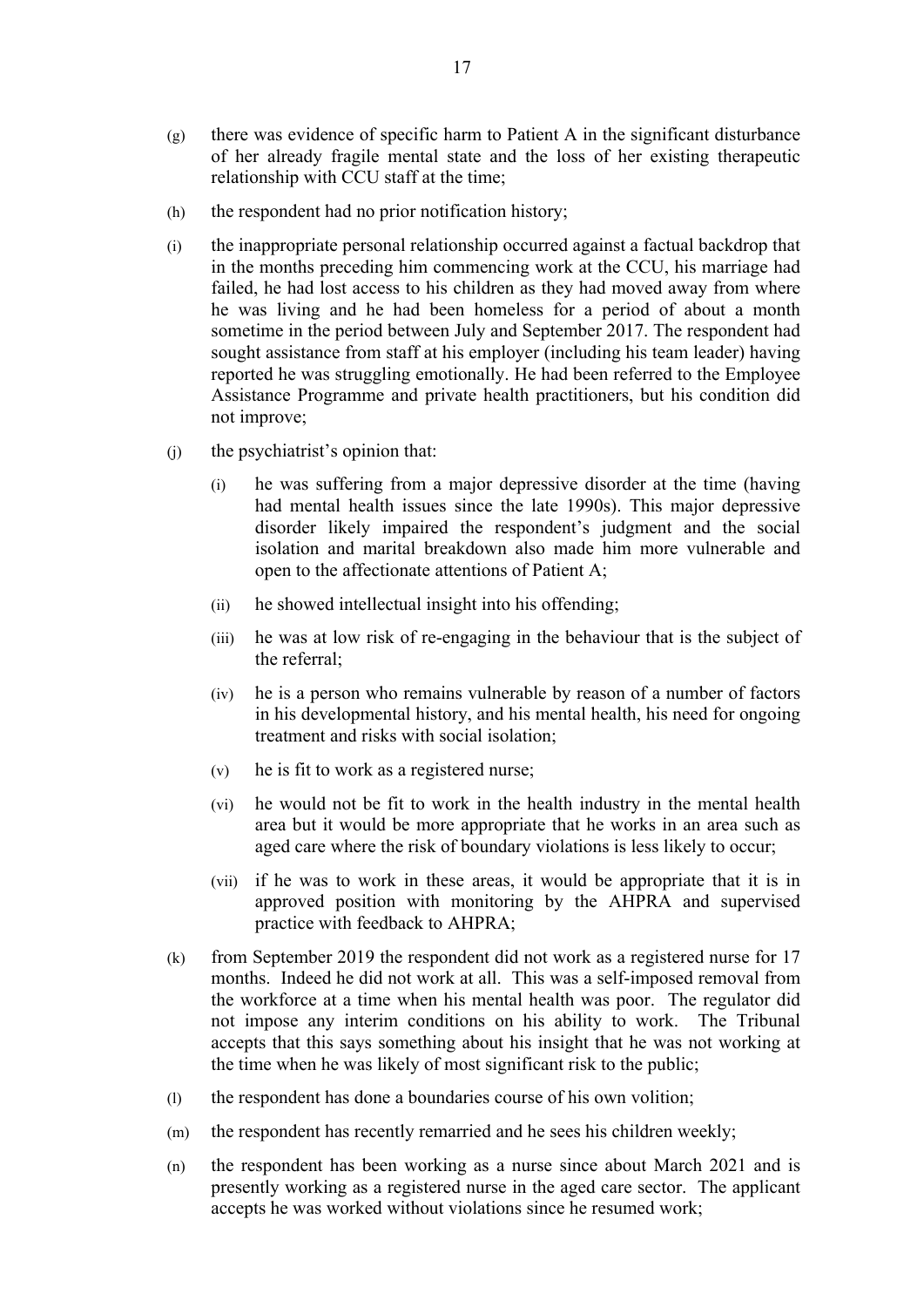- (o) The objective signs of the respondent's remorse are that:
	- (i) the respondent cooperated with the investigation and made frank admissions in respect of aspects of allegation one, a number of which allowed the extent of the conduct to be better understood. He also made admissions about the matters in allegation 2, as to the number of times the records were accessed and as to explanations for that access; and
	- (ii) the respondent has accepted the characterisation of his actions as professional misconduct and the matter has proceeded before the Tribunal on agreed facts and largely agreed submissions on sanction.
- [50] Having regard to Dr Prior's opinion that the respondent's mental illness likely impairing his judgment, the Tribunal finds that the applicant's acceptance that this renders the respondent someone where considerations of general and specific deterrence are somewhat less relevant as proper.
- [51] This is a finely balanced case. Overall, weighing the above factors, the Tribunal is of the opinion that:
	- (a) the protection of the public will be best served by requiring the respondent to obtain approval of the places where he works for a period of 3 years from the date of this order;
	- (b) given his particular personal circumstances, and the direct connection between his mental illness and his impaired judgment and the conduct the subject of the referral, that to impose the sanction of a suspension at this time would be more a punitive response than one which will best protect the public. In that regard it is noted that:
		- (i) the Tribunal will impose a reprimand which, as the authorities recognise, is not a trivial sanction and will serve the purpose of public denunciation;
		- (ii) the conduct occurred in late 2018 and early 2019; and
		- (iii) the respondent did not work for seventeen months from September 2019, much closer to the time when his judgment was impaired by reason of his mental health. This has relevance, in that, from the position of public protection, he was not working when he presented a greater risk to the public than he does now. The respondent has sought and received treatment in the intervening period.
- [52] The Tribunal has derived considerable assistance from the assessors and thanks them for their thoughtful engagement and assistance.

## **Orders**

- [53] Balancing all these features, the Tribunal makes the following orders:
	- 1. Pursuant to s 107(2)(b)(iii) of the *Health Ombudsman Act 2013* (HO Act) the respondent has behaved in a way that constitutes professional misconduct.
	- 2. Pursuant to s 107(3)(a) of the HO Act the respondent is reprimanded.